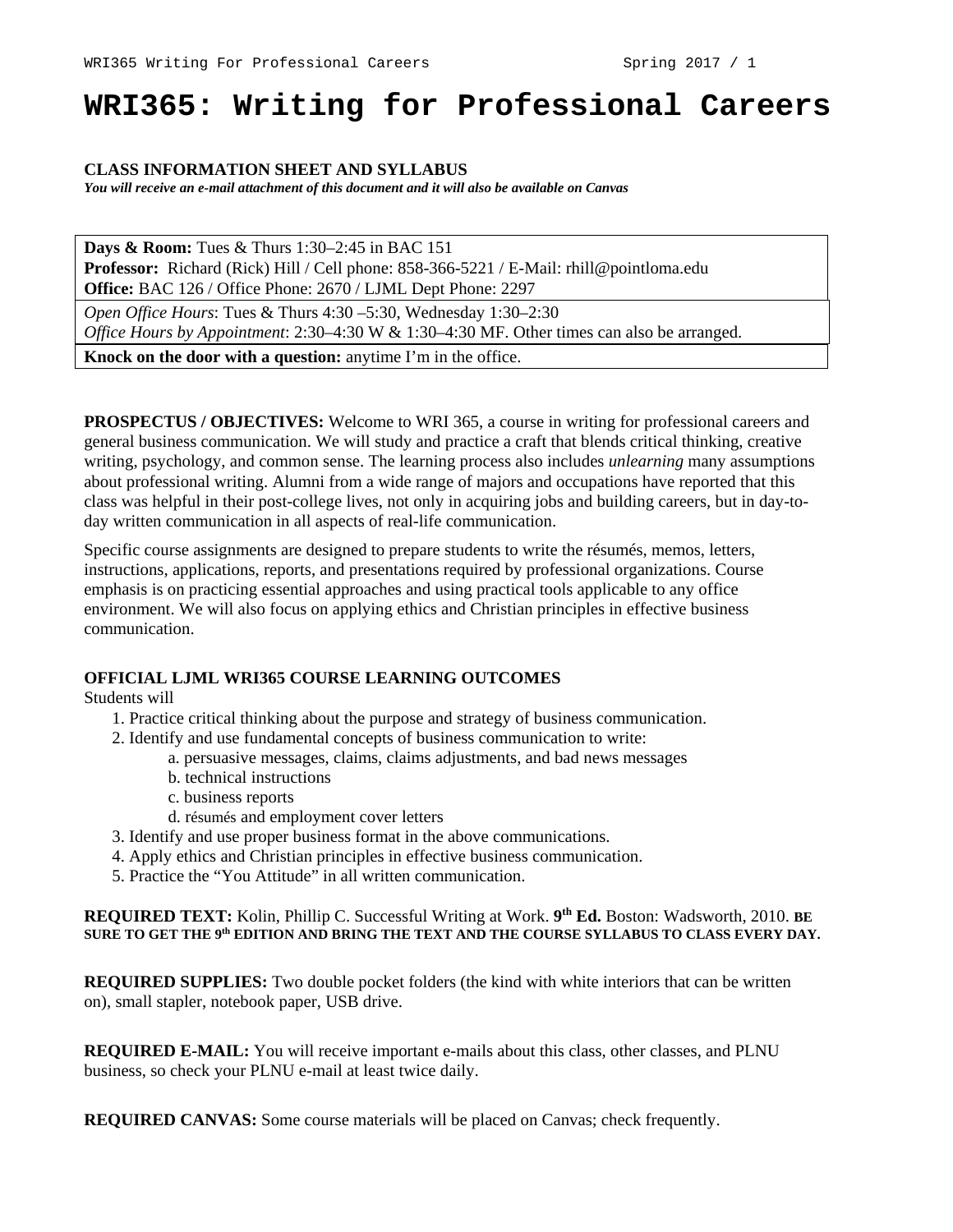# **ACTIVITIES, POLICIES & EXPECTATIONS**

**1. DAILY ATTENDANCE** is crucial; we will be covering lots of ground this semester. As in the business world, you are expected to call or e-mail your supervisor (me) if you know you will miss a meeting.

1.1 The *only* "Excused" absences are those authorized by the Provost. **If you are involved in Provostapproved activities, assignments must be turned in or e-mailed by the beginning of class (1:30) on the date due. Tests given during excused absences are covered by the drop rule (see section 6.2).** 

1.2 *Extra Credit for Perfect Attendance:* If you miss absolutely no classes for any reason and arrive late (or leave early) no more than once in the semester, ten extra credit points will be added to your final tally.

1.3 *Excessive Absences:* Three absences before midterm (Thurs. March 3) will result in de-enrollment. More than three absences in the semester for reasons other than (a) accident or illness involving hospitalization or (b) Provost-approved events will lower your final grade by 50 points per absence. More than six absences during the semester will result in de-enrollment with an F. **Beginning with the third occurrence, late arrivals / early departures will count as half absences.**

**2. CLASS PARTICIPATION**: Passivity is incompatible with learning and dangerous to professional careers, so students are expected to participate in class by asking questions and offering comments.

2.1 *Extra Credit for Participation* can add up to 15 extra credit points to students' final grade total. Those who want extra credit points will turn in periodic reports outlining their participation. A model for the reports will be provided.

**3. WRITING ASSIGNMENTS** will include several short projects, two longer projects, and one formal group report**. All assignments are due at the beginning of class (1:30) on the date due. Do not throw away any returned assignments until you receive your course grade in May.**

3.1 Assignments will be graded on a point system, which takes into account organization, content, presentation, ideas, and general professionalism. Proper format, grammar, and punctuation are essential in clear business communication; consequently, your grade on assignments will also include both format and writing mechanics components. Tutorials in grammar, punctuation, etc. are available from the writing center.

3.2 How to turn in final drafts of assignments: To receive credit, final draft packages should include at least TWO complete, marked-over-with-a-pen, typed drafts, plus rough drafts and outlines if assigned, all in a stapled package with the final draft on top. You should also send an e-mail file attachment of the final draft of all letter and report assignments (**this requirement does not include textbook exercise homework**). Incomplete packages will be considered late and returned for revision. Late projects will be discounted 10% per calendar day.

3.3 When "complete drafts" are due: "Complete Draft" (as opposed to "rough draft") means that the assignment is typed; has a beginning, middle, and end; and follows the format rules. Students who proceed as if their "complete" draft is the final draft, will then have extra time to make it better before grading.

3.4 Computer problems are not acceptable excuses for late or missing work; the dropped scores policy or discounted scores policy will apply (see below). Accidents happen, so be sure to print out all your drafts, back up your work, and have a computer contingency plan (i.e., an alternate computer or printer) in case your primary unit fails.

3.5 Late printing caution: Assignments are due at the beginning of class on the date due. Allow for long lines and jammed printers in the campus computer labs — do not wait until a few minutes before class to print. *Coming to class late because of printer trouble will count against your absence total and your assignment will be considered late.*

**3.6 A better plan for printer trouble**: If you have printing problems or if you will be late or absent, you can email a copy of the assignment before class begins and bring a paper copy to me by the next calendar day. As long as you don't use this method more than twice, you will get full credit for the assignment.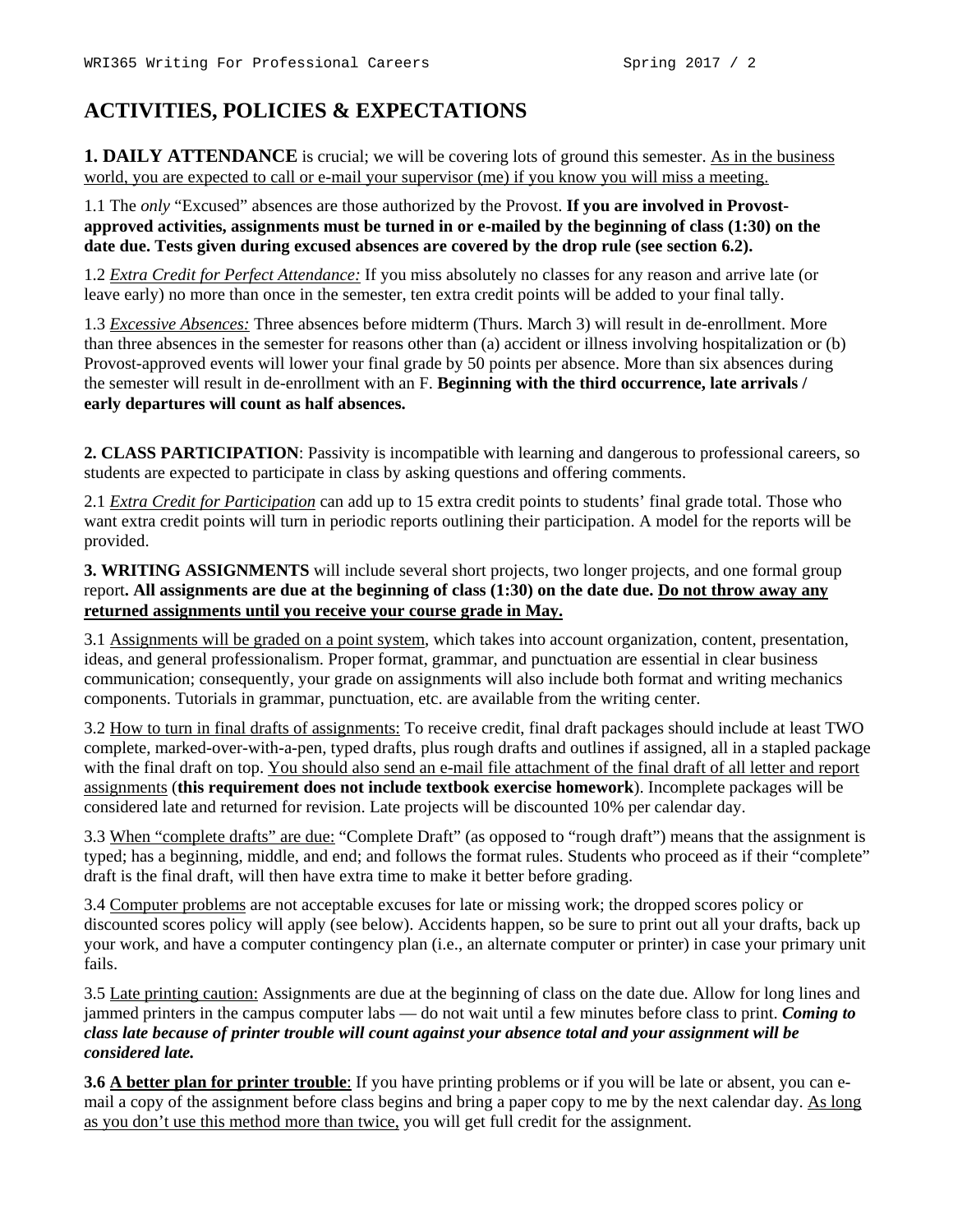## **ACTIVITIES, POLICIES & EXPECTATIONS (continued)**

*3.7 How to get credit for an assignment even if you miss a class:* Send any assignments due that day with a classmate, OR e-mail the assignment by the beginning of class (1:30). You will get credit if you (1) e-mail the work on the date due (by class time) AND (2) bring or send a paper copy of the work by the NEXT calendar day after an absence. If you don't e-mail or if you e-mail but don't turn in a paper copy by the next calendar day, it will not be credited.

**4. HOMEWORK** Exercises from the text and otherwise will be assigned and all points will be given if the assignment is on time, is formatted correctly, and demonstrates that the reading has been done. **Do not throw away any returned homework until you receive your course grade in May.**

4.1 How to format: Type all homework (single space) and staple multiple pages. Double-side printing is okay. Use the following heading:

> **Your Name / ID number WRI 365 / Dr. Rick Hill Date Assignment page & number** (H1 for Homework #1, etc.)

4.2 How to set up homework questions: You don't need to write out the homework questions, but when applicable, homework answers should be phrased in such a way that the question is incorporated. Sample question: 1. "Where is the best place in a letter to catch the reader's attention?" Answer: "The beginning of the letter is best for attention-catching."

4.3 Dropped homework scores: *To allow for illness, absent-mindedness, computer problems, etc., your lowest homework score will be dropped.* This policy applies to poor scores, incomplete homework, undone homework, late homework, homework-done-but-brought-to-class-late, homework-done-but-not-brought-to class, and homework-done-and-brought-to-class-but-not-turned-in. Please don't ask for additional drops or extensions.

4.4 A note on handwritten work: Handwritten homework will not be accepted except under extraordinary circumstances. (This policy is designed to eliminate the practice of doing homework in class on the day it is due.) But if for some emergency reason (broken typing finger, etc.) you absolutely must do a handwritten homework assignment, *be sure to show it to me at the very beginning of class to receive credit for it*. Handwritten homework not cleared in advance will be subject to the dropped scores policy (see 4.3 above).

**5. GROUP PROJECTS** will be assigned toward the end of the semester. While I appreciate good humor in individual projects, these capstone group projects must use subject matter, format, and presentation material that will be suitable for showing as an example to a potential employer for a professional position.

5.1 Group project grading: Writing grades for group projects will be for individual effort. Group members who do more work will get more points; group members who do less work will get fewer points. The group leader, in consultation with group members, will determine the percentage of effort by each group member.

**6. TESTS:** We will have four objective tests on the reading and lectures, with true/false, multiple choice, matching, and short answer questions.

6.1 Missed Tests: Missed tests (including those given during provost-excused absences) will follow the dropped test score policy and may not be made up.

6.2 Dropped Test Score: *The lowest of the four test scores will be dropped*. Students whose average is above 92% on the first three tests and otherwise have a strong A average may elect to skip the fourth exam. Otherwise, it's better grade strategy to take all four tests, if possible.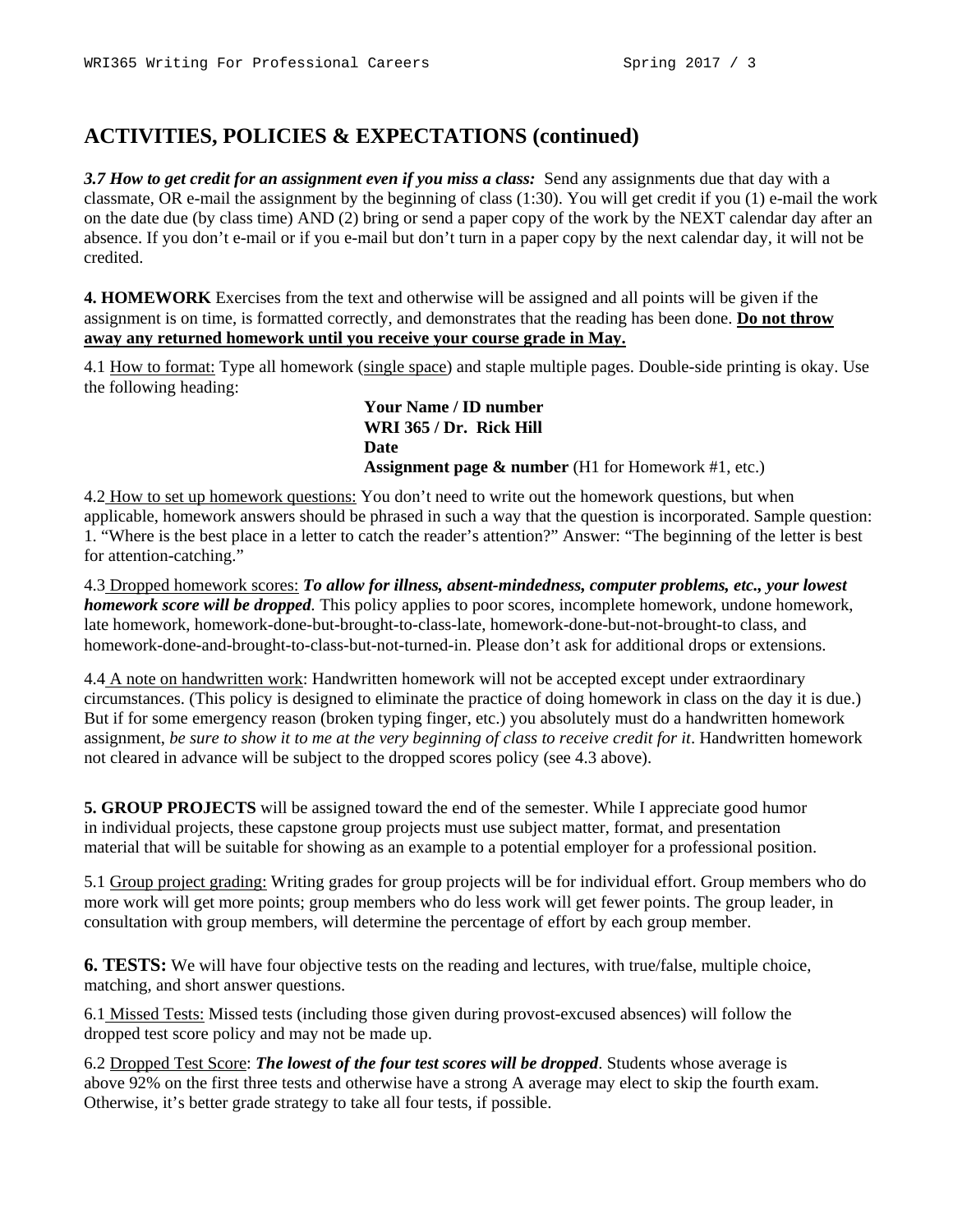**7. CONFERENCES:** Conferences during office hours or by arrangement are welcome and encouraged.

7.1 Pre-grade coaching: I always offer constructive comments on the final draft of graded assignments, and I'll be happy to give advice on earlier drafts before I grade the final. Students should come to the conference with a draft and specific questions rather than coming with a draft and asking the professor to "just look it over." Note: Though conferences often raise assignment grades, a conference does not guarantee an A or B grade.

7.2 Scheduled conferences on the group project are required and all group members are expected to attend.

**8. EVALUATION** of assignments will add up to *approximately* 1100 points. Assignments and points may be added or subtracted from this estimate.

8.1 Percentage of total possible points will determine final letter grade.

| 8.2 SCALE: $92-100\%$ A | $87 - 89.9\%$ B+       | $76 - 79.9\%$ C+ | $65 - 67.9\%$ D+ |
|-------------------------|------------------------|------------------|------------------|
| $90 - 91.9\%$ A-        | $82 - 86.9$ % <b>B</b> | $70 - 75.9\%$ C  | $60 - 64.9$ % D  |
|                         | $80 - 81.9$ % <b>B</b> | $68 - 69.9\%$ C- | $58 - 59.9 %$ D- |

**9. CHEATING AND PLAGIARISM POLICY:** Cheating of any kind, including but not limited to recycling work, copying on quizzes or homework, and plagiarism on writing assignments will result in immediate de-enrollment and an F grade for the course. Students who cheat or plagiarize will also be reported to the department chair and academic dean, who may take further measures.

9.1 **Definition of Plagiarism: Plagiarism means passing someone else's work as your own by either copying the words or using the ideas of other writers without giving credit.**

- *If you copy even a sentence or phrase from a source without using quote marks and citing the source,* **you have committed plagiarism.**
- *If you paraphrase an idea that you found in a publication or internet site without citing the source,* **you have committed plagiarism***.*

9.2 **Plagiarism includes recycling of old work:** All work presented for a grade in this class must be written from scratch by the student after the assignment is given. Do not turn in anything, whether in whole or part, from another class at PLNU, or from high school, community college, or anywhere else, or use anyone else's work, in whole or in part. **Penalties for attempting to recycle old work are the same as for plagiarism.**

9.3 *"***I didn't mean to."** Unintentional plagiarism is still plagiarism and is subject to all penalties. If you're wondering whether you've paraphrased too closely, be sure to ask before you turn in the assignment for a grade. **You will not be penalized if you ask first.**

10. ACADEMIC ACCOMMODATIONS: If you have a learning disability or health situation that may affect your work in this class, please let me know after class on our first class meeting. The University provides special assistance for many concerns, and you are encouraged to use all support services available.

10.1 OFFICIAL ACADEMIC ACCOMMODATIONS STATEMENT FROM THE UNIVERSITY:

"While all students are expected to meet the minimum standards for completion of this course as established by the instructor, students with disabilities may require academic accommodations. At Point Loma Nazarene University, these students are requested to file documentation during the first two weeks of the semester with the Academic Support Center (ASC), located in the Bond Academic Center. This policy assists the University in its commitment to full compliance with Section 504 of the Rehabilitation Act and the Americans with Disabilities Act. Section 504 (a) prohibits discrimination against students with special needs and guarantees all qualified students equal access to and benefits of PLNU programs and activities. Once the student files documentation, the ASC will contact the student's instructors and provide written recommendations for reasonable and appropriate accommodations to meet the individual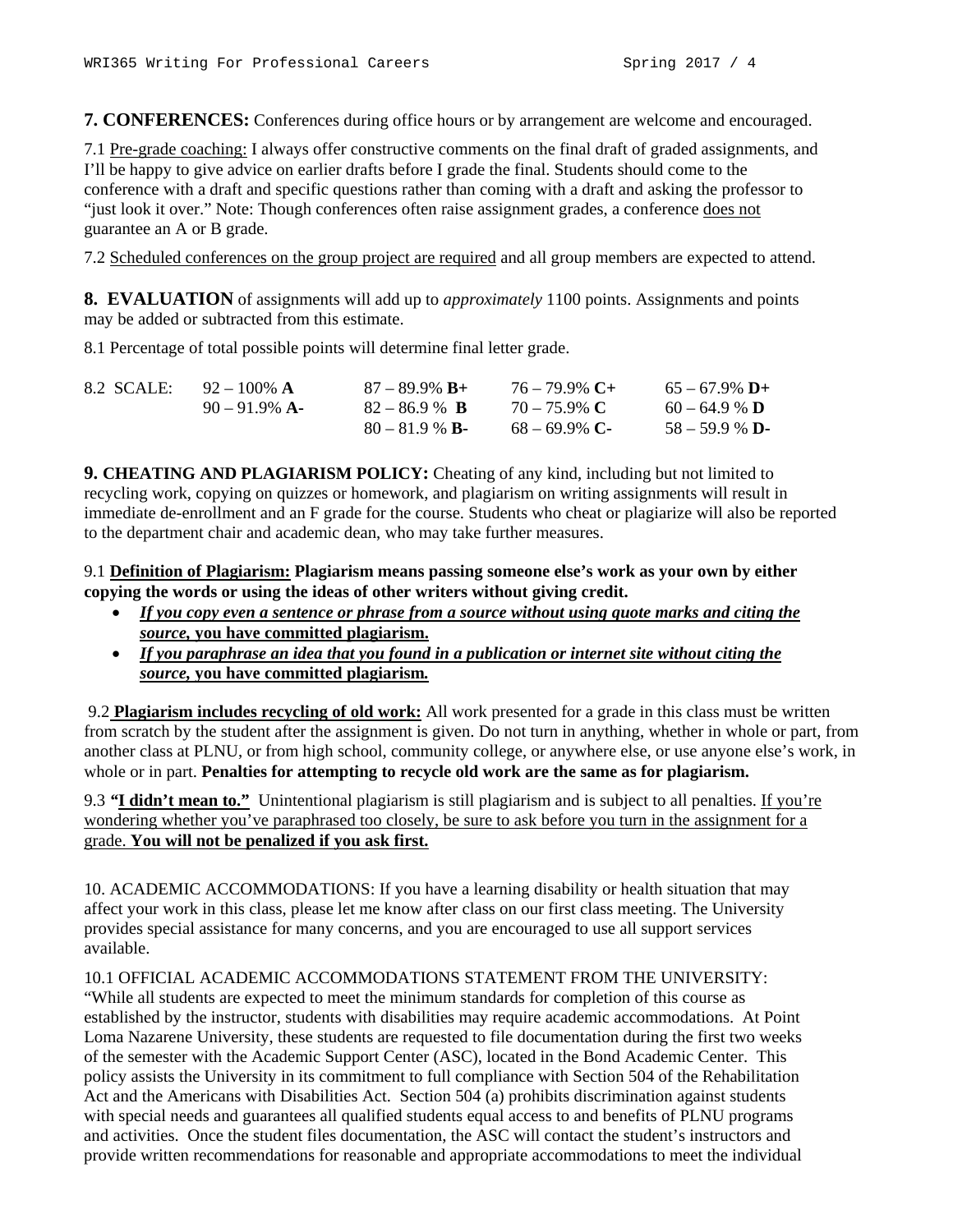11. **CLASSROOM DEPORTMENT:** There is no dress code for this course, and you certainly don't have to check your personality at the door, but please turn off your cell phone ringer and refrain from all of the following disruptive and/or distracting actions:

- Texting, email, Instagram, Facebook, reading outside materials, doing work from other classes, doing homework for this class, or any personal writing while this class is in session. The only allowable use of your pen is taking notes on lectures (okay to doodle in the margins); the only allowable use of your IPad, e-reader, or personal computer during class sessions is reading e-text pages under discussion. If you bought an e-copy of the book, show me during the first week.
- Holding private conversations during class discussions, while the professor is talking, or while someone is asking a question. Whispering is also distracting.
- Showing up late and/or without books or other materials.
- Doing anything else that is obviously disruptive to other students or distracting to the professor.

## 11.1 Other Deportment Guidelines

- *Temporary departures:* If you have to leave class temporarily to take a call, use the restroom, etc., you don't need to ask permission. But do let me know before class begins if you'll need to leave early and won't be back.
- *Health issues:* If you have a chronic, acute, or temporary health issue that requires you to sit in a particular area or stand or lie down for part of class, wear sunglasses in class, take prescribed medicine, leave class often, etc., please let me know your situation in advance.

**12. FINAL EXAM:** The final will be an in-class creation of one of the business communication types we will study. Students will type the final exam **in one of the computer labs TBA.**

### **12.1 Final Exam Day / Time**: **Tues May 2 1:30-4:00 p.m.**

**12.2 There is no makeup or early final exam. Unless you are in the hospital or have a Provostapproved activity, missing the final will subtract 100 points from your final score.**

**ALL RULES, REGULATIONS, SUGGESTIONS, AND ADMONISHMENTS ASIDE:** I look forward to working with you and getting to know you. Your suggestions, compliments, and criticism of the course are welcome. Please drop by my office anytime you'd like to talk.

NOTES / QUESTIONS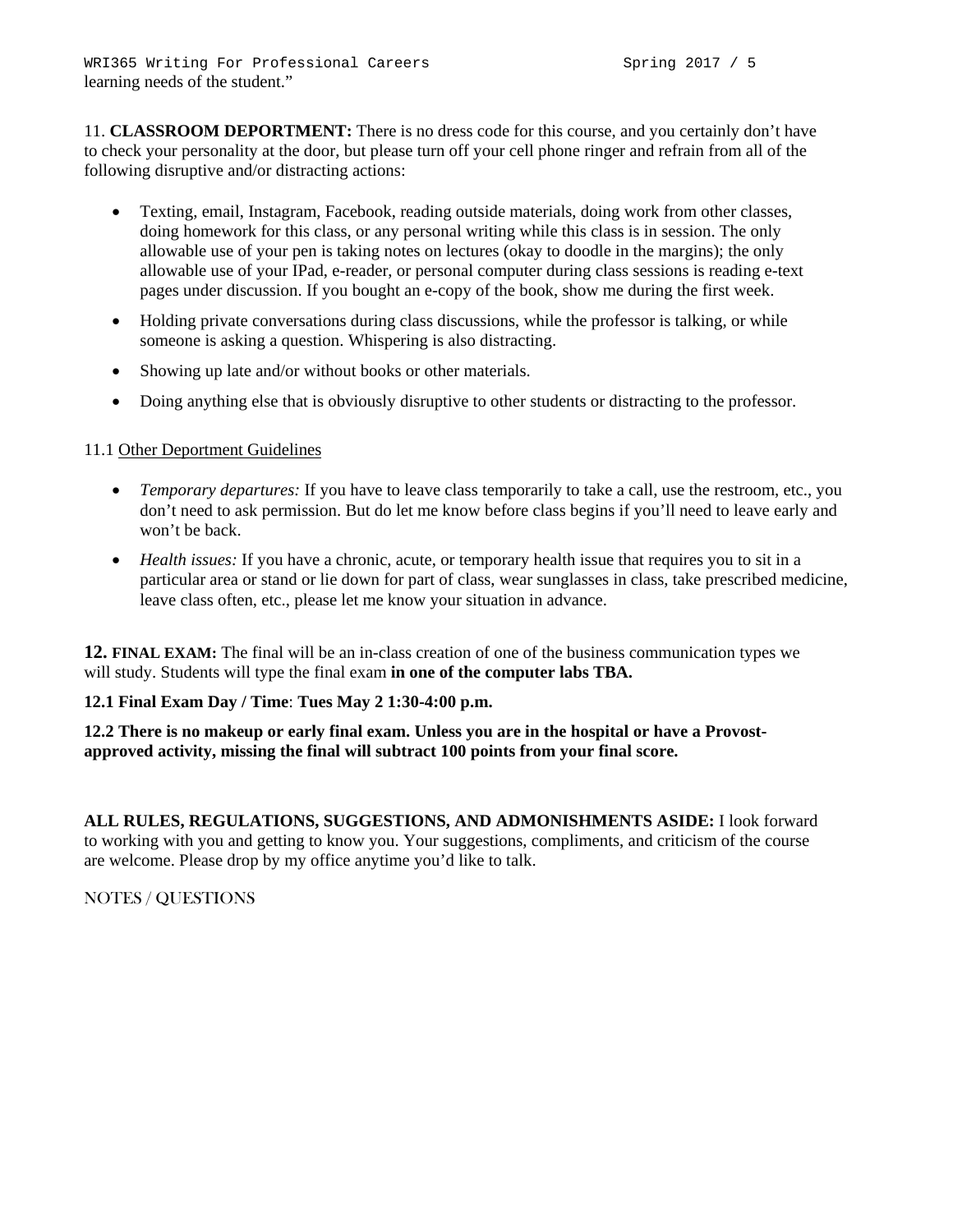# **WRI 365 / SAMPLE LOG SHEET**

Lance Lomabiz Writing 365 / Dr. Hill

## **PARTICIPATION LOG 1**

Classes Missed this month: Jan 19

Classes Late this month: Jan 24 and Feb 2

Homework Missed this month: H3

## **Participation**

| Date | <b>What I said in Class</b>                                                   | Other participation (do not list routine<br>group work)                                                         |
|------|-------------------------------------------------------------------------------|-----------------------------------------------------------------------------------------------------------------|
| 1/14 | Asked two questions about the syllabus.                                       |                                                                                                                 |
| 1/19 | Read my adjustment letter 1 <sup>st</sup> paragraph in class.                 |                                                                                                                 |
| 1/21 | Answered You Attitude question. Brought up use<br>of hyperbole in advertising | Writer/Speaker for my group                                                                                     |
| 1/23 | Volunteered and made connections between bad<br>news intros and sales intros. |                                                                                                                 |
| 1/28 | Volunteered to give examples of verisimilitude in<br>a sales letter.          | Brought in a piece of writing that contradicted<br>advice in the text                                           |
| 2/5  | Answered the "what was the motive" question +<br>2 questions on the overhead. | Conference with Professor ---came with<br>specific questions on my rough draft of the<br><b>Bad News letter</b> |
| 2/5  | Volunteered and read my homework answer for<br>pronouns.                      |                                                                                                                 |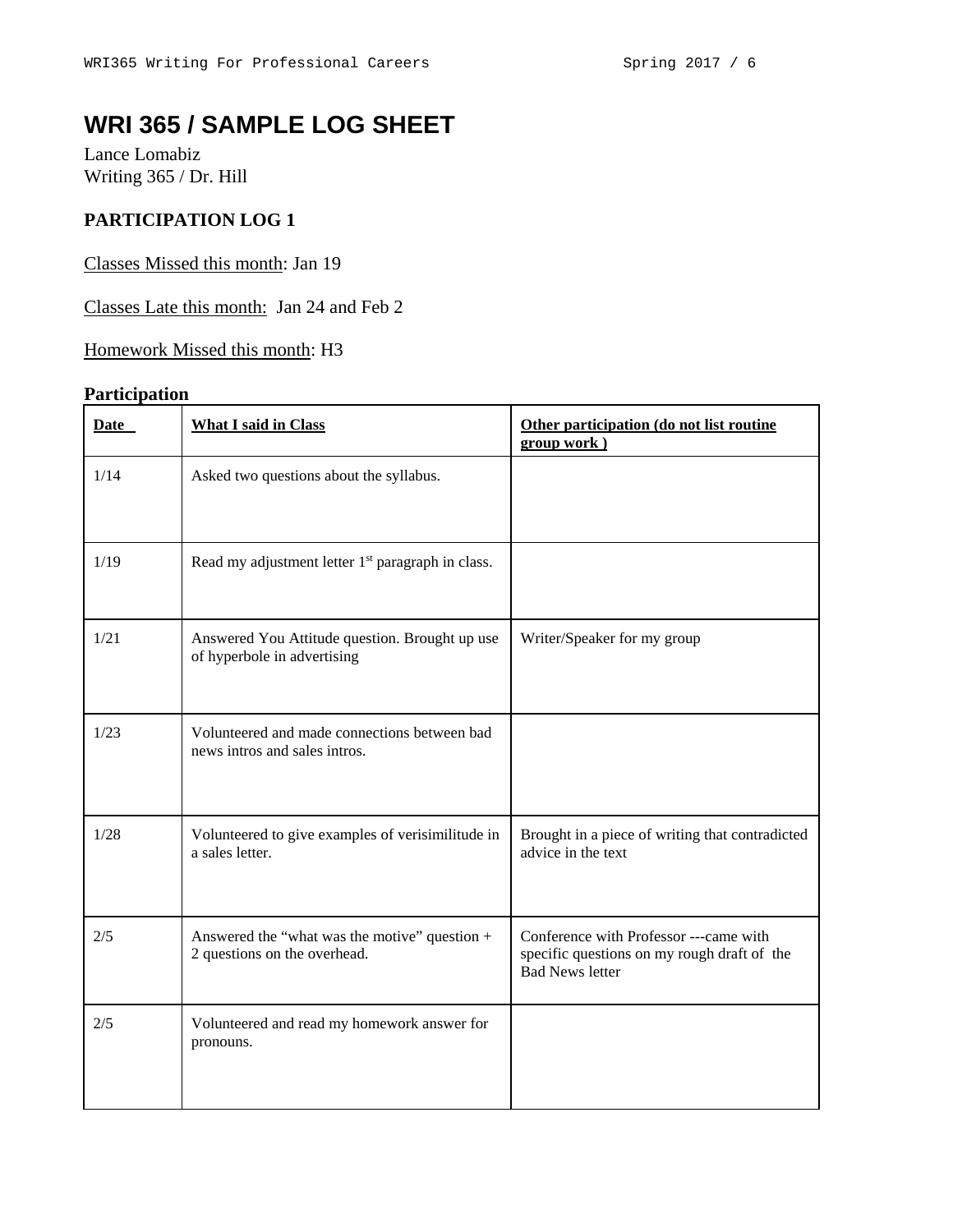## COURSE CALENDAR (Subject to adjustment; check your e-mail twice daily)

| Week &<br><b>Dates</b>                      | <b>Read by</b><br>beginning of<br>class                                                                                                                                                      | <b>Topics &amp; Activities</b>                                                                                                                                                                                                                                                                                                                                                                                                                                                    | <b>Homework by</b><br>beginning of class /<br><b>Tests</b>                                                                                                                                                                                                                                                                                      | <b>Writing Assignments due by</b><br>beginning of class / Info on<br>upcoming assignments                                                                                                                                                                                                      |
|---------------------------------------------|----------------------------------------------------------------------------------------------------------------------------------------------------------------------------------------------|-----------------------------------------------------------------------------------------------------------------------------------------------------------------------------------------------------------------------------------------------------------------------------------------------------------------------------------------------------------------------------------------------------------------------------------------------------------------------------------|-------------------------------------------------------------------------------------------------------------------------------------------------------------------------------------------------------------------------------------------------------------------------------------------------------------------------------------------------|------------------------------------------------------------------------------------------------------------------------------------------------------------------------------------------------------------------------------------------------------------------------------------------------|
| 1.THUR<br>1/12                              | <b>THURS:</b><br>1. Read the<br>syllabus<br><b>THOROUGHLY</b><br>and do the<br>syllabus quiz.                                                                                                | Class intro. What is the aim of<br>business communication?<br>The "You" attitude: the crucial<br>key to all assignments<br>A good textbook, but not a<br>perfect textbook.<br>Learning to not write what you<br>think is business writing.<br>Using plain English:<br>Good and bad examples (see<br>p 190 for a bad).<br>What do honesty and sincerity<br>have to do with business?<br>The Direct approach.<br>Salutations and crucial format<br>info.                            | <b>THURS:</b><br>1. Syllabus quiz:<br>Type your answers<br>on the e-mail copy<br>(cut and paste is<br>okay). Print and<br>bring to class.                                                                                                                                                                                                       | Check out the textbook study<br>guide at<br>http://college.cengage.com/<br>english/kolin/successful_writing<br>/9e/student_home.html<br>and use it to help you study for<br>tests and do well on assignments<br>Intro & handout for next<br>Thursday's "Memo from a New<br>Manager" assignment |
| 2.TUES<br>$1/17-$<br><b>THURS</b><br>$1/19$ | TUES: CH1<br>$& 2$ (all)<br><b>THURS: CH</b><br>4 121-140 &<br>Appendix<br>693-711<br>(glance<br>through, then<br>note potential<br>problem areas<br>and make a<br>study plan for<br>review) | What is your writing purpose?<br>More on the You attitude.<br>Drafts/Revisions.<br>Writing as Process.<br>Letter and memo formats and<br>when to use them.<br>Direct and Indirect Approach.<br>Giving them the good news.<br>Communications problems.<br>Getting it right: word choice,<br>phrases, style, readability.<br>Avoiding wordiness (see handy<br>list page 63).<br>The secret of stuffing<br>envelopes.<br>E-mail format and presentation.<br>Why not sexist language? | <b>TUES:</b><br>1. H1 (Homework 1)<br>Ch 1 Exercise 6, a-d.<br>Bring in the<br>document you are<br>referring to.<br>2. H <sub>2</sub> , CH <sub>2</sub> Exercise<br>13, a & b. + Exercise<br>14 a, b, & c:<br>Don't revise the<br>memos, but do read<br>and make brief<br>TYPED notes for<br>discussion of how the<br>memos can be<br>improved. | THURS: W1a: One-page Memo<br>from a New Manager: typed<br>complete draft (see section 3.3<br>for definition of "complete<br>draft").<br>Do the CH 2 exercises and read<br>CH 4 BEFORE you attempt the<br>Memo from a New Manager<br>assignment.                                                |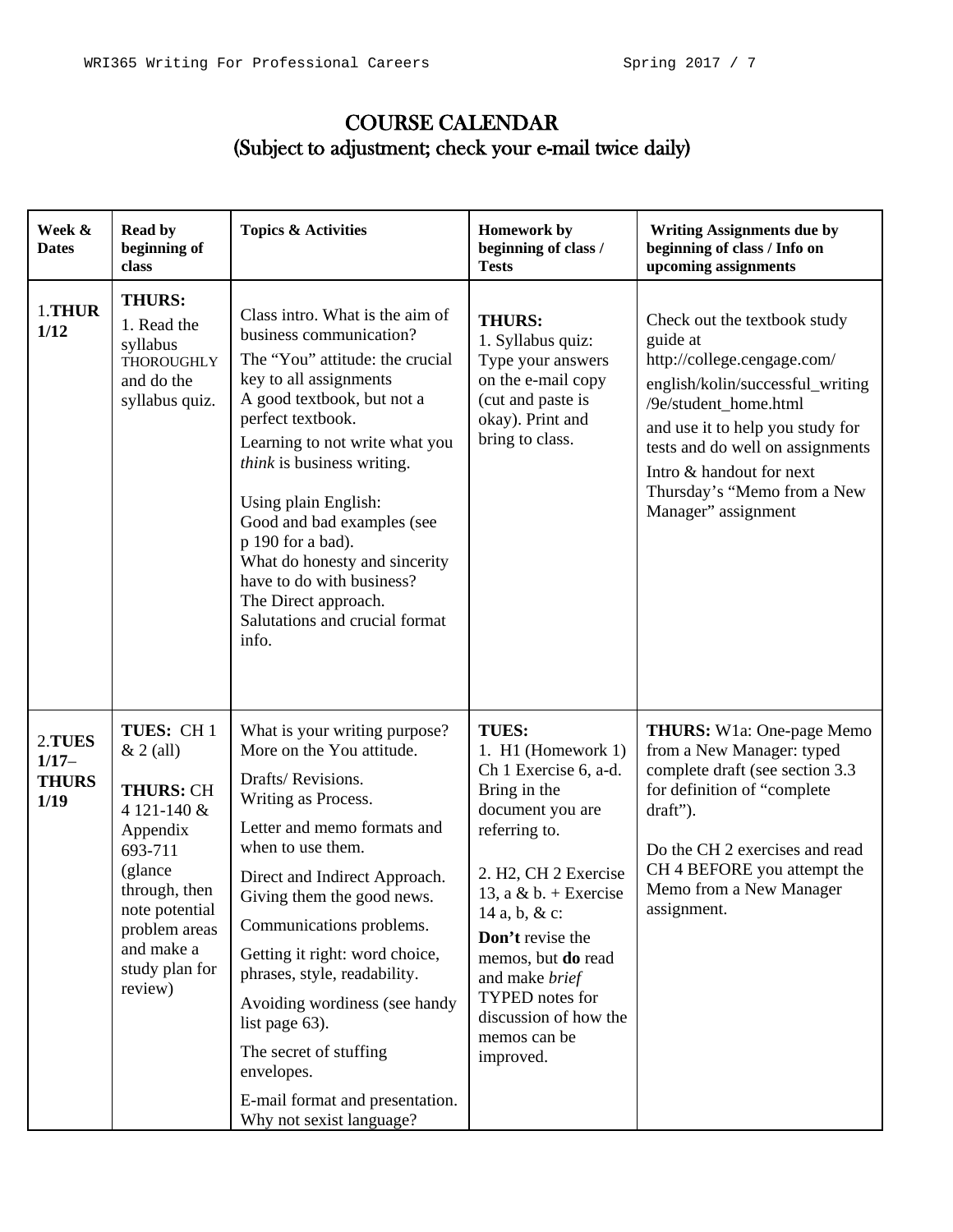| Week /<br><b>Dates</b>                          | Read by<br>beginning of<br>class                                          | <b>Topics &amp; Activities</b>                                                                                                                                                                                                                                                             | <b>Homework by</b><br>beginning of class/<br><b>Tests</b>                                                                                                 | <b>Writing Assignments due by</b><br>beginning of class / Info on<br>upcoming assignments                                                                                                                                                                                                                                                                                                                                                                                                                                                                                                                                                             |
|-------------------------------------------------|---------------------------------------------------------------------------|--------------------------------------------------------------------------------------------------------------------------------------------------------------------------------------------------------------------------------------------------------------------------------------------|-----------------------------------------------------------------------------------------------------------------------------------------------------------|-------------------------------------------------------------------------------------------------------------------------------------------------------------------------------------------------------------------------------------------------------------------------------------------------------------------------------------------------------------------------------------------------------------------------------------------------------------------------------------------------------------------------------------------------------------------------------------------------------------------------------------------------------|
| 3. TUES<br>$1/24-$<br><b>THURS</b><br>1/26      | <b>TUES:</b><br>CH 5 (All)<br>CH 6 195-197<br>$\boldsymbol{+}$<br>207-218 | Getting organized.<br>Psychology in letter formatting.<br>Even more on the You attitude.<br>Cross-cultural communication. Can<br>you overdo international<br>awareness?<br>Claim letters: The book method +<br>advanced format to use for our<br>assignment. Complaint letter<br>workshop. | TUES: H3<br>CH 5 Exercise 3: a, e,<br>g;<br>Exercise 4: a, b, d, f                                                                                        | TUES: W1b: Memo from a new<br>manager: final draft package. As<br>with all "W" (Writing) assignments<br>from now on, e-mail a copy by class<br>time.<br>Intro to the complaint or claim<br>letter.<br>THURS: W2a, Claim / Complaint<br>Letter: Write a one-page complaint for<br>a problem you or a friend/family<br>member are currently experiencing with<br>a business or organization<br>(recommended). OR write one for a<br>problem you've had in the past that you<br>wish you would have written a<br>complaint letter for. Pick a situation<br>that has a solution and makes/made you<br>mad. Bring a <i>complete</i> draft for<br>workshop. |
| 4. TUES<br>1/31<br><b>THURS</b><br>2/2          | <b>TUES:</b><br>CH 6 218-234                                              | Adjusting claims:<br>What is the goal of the adjustment<br>letter?<br>Fine tuning adjustments.<br>Writing recommendations.<br>More on direct vs. indirect<br>approach.                                                                                                                     | TUES: H4<br>CH 5 exercise 5, A-G.<br>THURS: (T1) Test on<br>readings, lectures, and<br>discussion so far.                                                 | TUES: W2b, Claim letter: final<br>draft package. In order to avoid<br>losing 10 points on your score,<br><b>BRING TWO COPIES of your</b><br>final draft: one with the complete<br>package of drafts $+$ one additional<br>clean copy of the one-page final<br>draft. Also be sure to e-mail a copy<br>before class time<br>THURS: W3a, One-page<br>Adjustment letter: complete draft<br>for workshop.                                                                                                                                                                                                                                                 |
| <b>5. TUES</b><br>$2/7-$<br><b>THURS</b><br>2/9 | TUES:<br>CH 6 198-206                                                     | <b>TUES Test 1 Review</b><br><b>Complaint Review</b><br>Buffers. Collections basics. How to<br>give bad news with style.<br>THURS Bad news workshop.                                                                                                                                       | TUES: H5:<br>CH 5 exercise 6, a-k                                                                                                                         | TUES W3b, Adjustment letter,<br>Final draft package. Bring an extra<br>paper copy of the final draft.<br>Responses by adjustees.<br>THURS: W4a, One-page Bad<br>News letter, complete draft for<br>workshop. Choose one task from<br>Exercises in CH 6, #9 or 10 p. 236.                                                                                                                                                                                                                                                                                                                                                                              |
| 6. TUES<br>$2/14-$<br><b>THURS</b><br>2/16      |                                                                           | The sales letter: Sales Resistance<br>and Maslow's hierarchy of needs.<br>Persuasive messages. Indirectness<br>In persuasion.<br>More on persuasion, sales and<br>fundraising.<br>Sales resistance survey.                                                                                 | THURS: L1, EXTRA<br><b>CREDIT Participation</b><br>log 1 due (only if you<br>want to bother with<br>extra credit and<br>potentially raise your<br>grade). | TUES: W4b, Bad News letter,<br>Final draft package.<br>THURS: W5a, One-page Persuasion<br>letter, complete draft for workshop:<br>Use a sales resistance survey; or<br>choose one from p. 235, ex 4, d, e, f,<br>or g; or make up your own with any<br>product you'd like to sell OR write a<br>NEW fundraising letter of your<br>choice or from handout. Fundraiser<br>may be two pages.                                                                                                                                                                                                                                                             |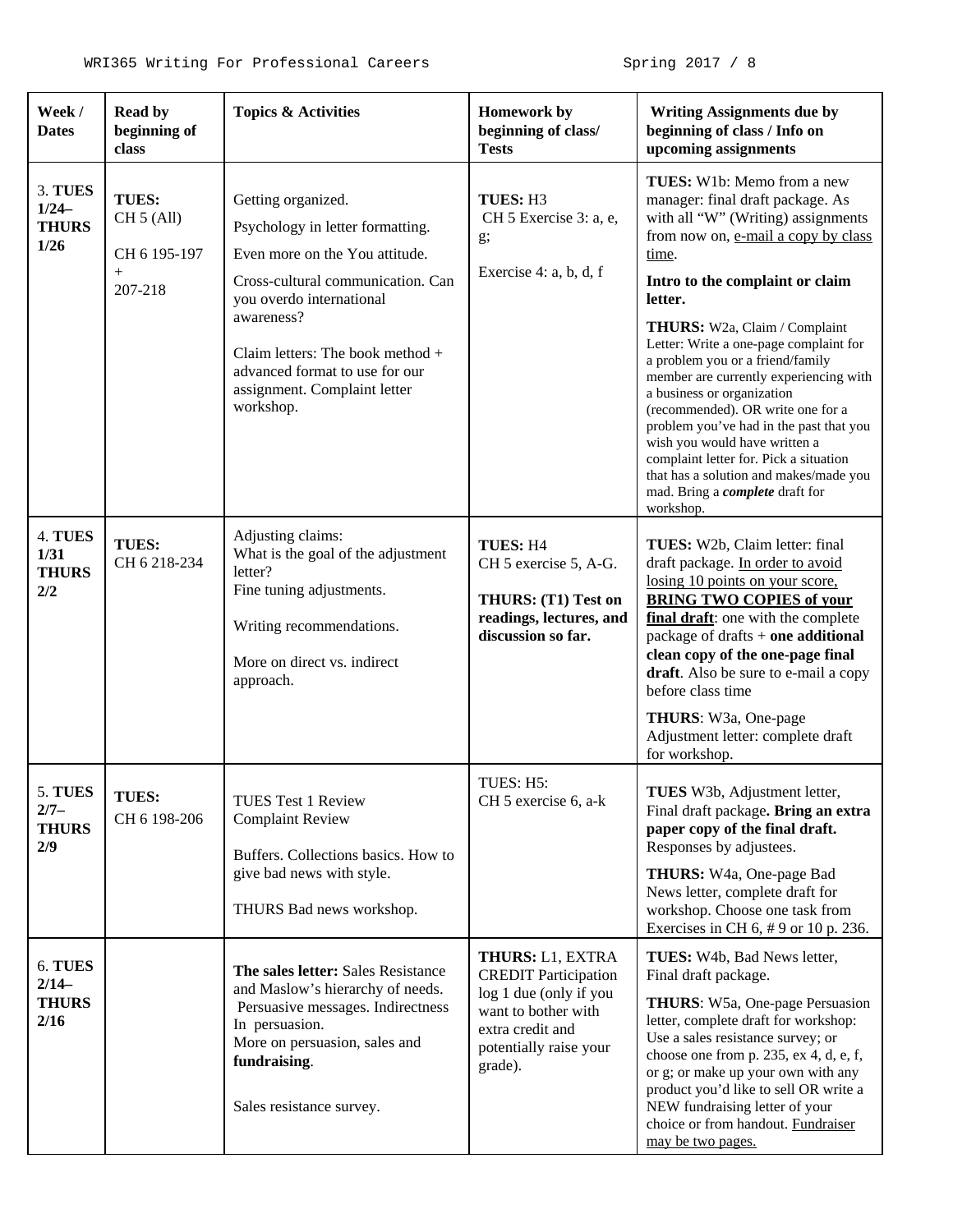| Week /<br><b>Dates</b>                                | <b>Read by</b><br>beginning of<br>class                     | <b>Topics &amp; Activities</b>                                                                                                                                                                                                           | <b>Homework by</b><br>beginning of class/<br><b>Tests</b>                                                                                                                         | <b>Writing Assignments due by</b><br>beginning of class / Info on<br>upcoming assignments                                                                                                                                                                                                    |
|-------------------------------------------------------|-------------------------------------------------------------|------------------------------------------------------------------------------------------------------------------------------------------------------------------------------------------------------------------------------------------|-----------------------------------------------------------------------------------------------------------------------------------------------------------------------------------|----------------------------------------------------------------------------------------------------------------------------------------------------------------------------------------------------------------------------------------------------------------------------------------------|
| 7. TUES<br>$2/21-$<br><b>THURS</b><br>2/23            | TUES:<br>CH 7 251-272<br><b>THURS:</b><br>CH 7 273-289      | Résumés and cover letters. What<br>is the purpose of a résumé? Who is<br>the best person for the job?<br>Accentuating the positive. Perils of<br>dishonesty. Format for writing<br>beyond one page.<br>Interviews and follow-up letters. | Thurs H6<br>CH 7:<br>exercises $2 \& 3$ : a to l.<br>$+$ ex 2, L to x<br>And ex 3: h to s.                                                                                        | TUES: W5b, Sales/Fundraiser<br>letter, Final draft package.<br>THURS: Résumé rough draft.                                                                                                                                                                                                    |
| 8.<br><b>TUES</b><br>$2/28 -$<br><b>THURS</b><br>3/2  |                                                             | More on résumés and cover letters.<br><b>Writing clear Instructions,</b><br><b>Procedures, and Process</b><br><b>Explanations.</b>                                                                                                       | <b>THURS: T2 Test on</b><br>lecture, discussion,<br>and assigned readings<br>since last test.                                                                                     | TUES: W6a Résumé, complete<br>draft for workshop. W6b Cover<br>letter, rough draft.<br>Chose a job you really want or pick<br>one from a current help wanted site.<br>THURS: W6c, Cover Letter,<br>complete draft for workshop.                                                              |
| <b>SPRIN</b><br>G<br><b>BREAK</b><br>$3/6 - 3/10$     | <b>SPRING</b><br><b>BREAK</b>                               | <b>SPRING BREAK</b>                                                                                                                                                                                                                      | <b>SPRING BREAK</b>                                                                                                                                                               | <b>SPRING BREAK</b><br>(Work on résumé and cover<br>letter.)                                                                                                                                                                                                                                 |
| 9. TUES<br>$3/14-$<br><b>THU</b><br>3/16              | TUES:<br>CH 12: 526-<br>539<br>THURS:<br>CH 12: 539-<br>558 | Technical Writing: How to Do the<br>How-To. The You Attitude and<br>technical writing.                                                                                                                                                   | TUES: H7: Tech<br>writing topic ideas.<br>Procedures you know<br>how to do that are<br>involved enough to fit<br>the scope of the<br>assignment. Annotated<br>list of at least 5. | TUES: (W6d) Résumé and Cover<br>Letter: final draft package.<br>THURS: W7a, Tech Writing project<br>outline: One page précis on<br>Instructions. Choose your own topic<br>from H7 (get approval before<br>proceeding) or pick one from<br>Exercise 5, a-q or Exercise 7, a-1 in<br>the book. |
| 10.<br><b>TUES</b><br>$3/21-$<br><b>THURS</b><br>3/23 | TUES: CH 13<br>561-577<br>THURS:                            | Proposals. Planning. Strategy and<br>structure.                                                                                                                                                                                          |                                                                                                                                                                                   | THURS: W7b, 2-3 page Tech<br>Writing project: Complete draft for<br>workshop.                                                                                                                                                                                                                |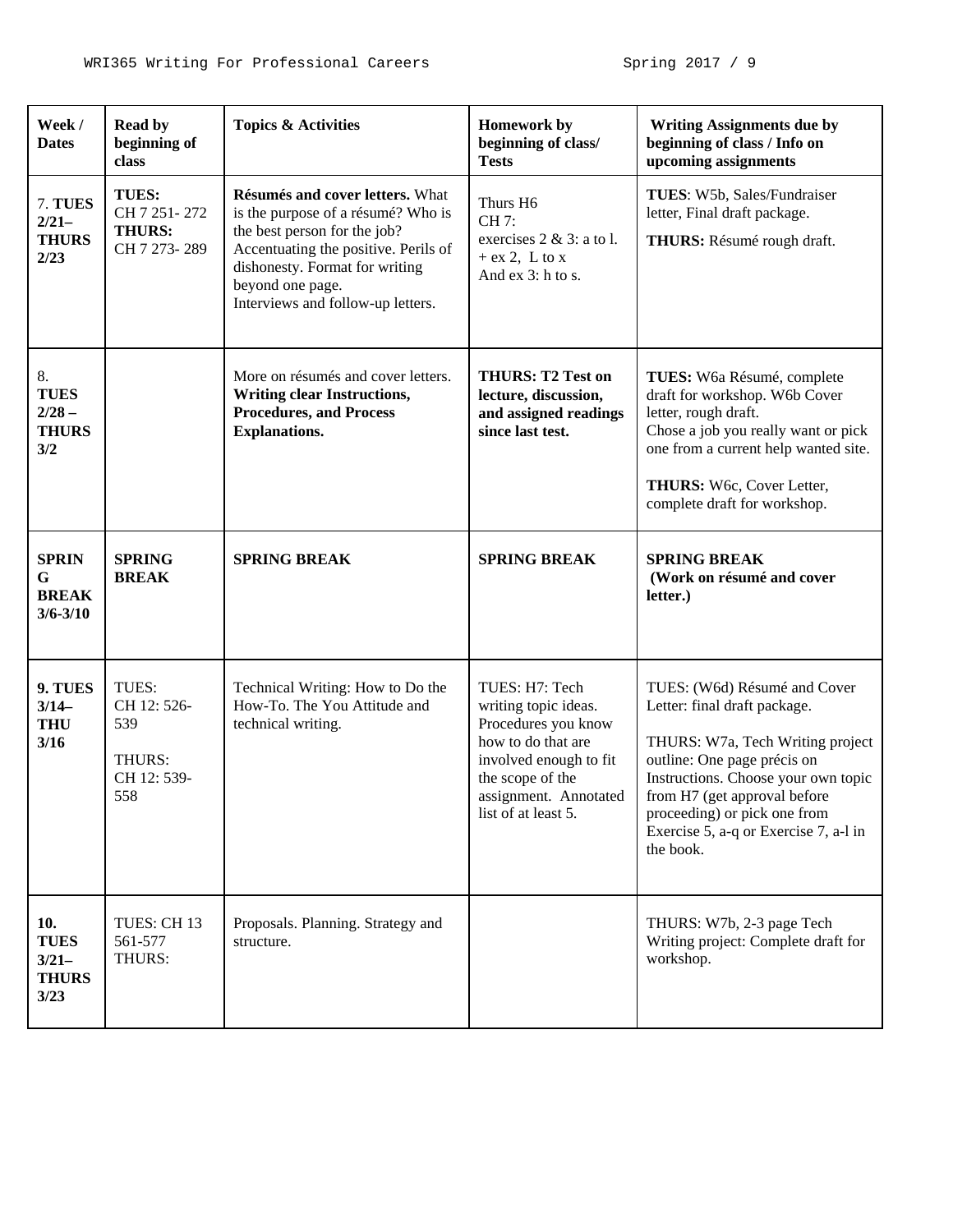| Week /<br><b>Dates</b>                                | <b>Read by</b><br>beginning of<br>class                                                                   | <b>Topics &amp; Activities</b>                                                                                                                                                                              | Homework by beginning<br>of class/Tests                                                                                                                                                                                                                                                                                   | <b>Writing Assignments due by</b><br>beginning of class / Info on<br>upcoming assignments                                                                                                                                                                                                  |
|-------------------------------------------------------|-----------------------------------------------------------------------------------------------------------|-------------------------------------------------------------------------------------------------------------------------------------------------------------------------------------------------------------|---------------------------------------------------------------------------------------------------------------------------------------------------------------------------------------------------------------------------------------------------------------------------------------------------------------------------|--------------------------------------------------------------------------------------------------------------------------------------------------------------------------------------------------------------------------------------------------------------------------------------------|
| 11.<br><b>TUES</b><br>3/28<br><b>THURS</b><br>3/30    | TUES: CH 13<br>578-592<br>THURS: CH 14<br>(ALL)                                                           | Using logic in your arguments.<br>Avoiding logical fallacies.<br>Critical thinking and reports.<br>Workshop. Group Reports.<br>Putting together the Long<br>Report. Good and bad<br>examples. Organization. | TUES: W7c, Tech Writing<br>final draft package.<br>THURS: (L2) EXTRA<br><b>CREDIT Participation log 2</b><br>due.<br>THURS: (T3) Test on<br>lecture, discussion, and<br>assigned readings from last<br>test.                                                                                                              | THURS: W8a, Rough draft/one-page<br>outline of proposal or short report.<br>Choose from approved book topics,<br>or pick your own if you are running a<br>business or can otherwise benefit from<br>picking a topic. If you pick your own,<br>topic, clear it with me before you<br>begin. |
| 12.<br><b>TUES</b><br>$4/4 -$<br><b>THURS</b><br>4/6  |                                                                                                           | Formal Group Report: format<br>and guidelines. Research<br>methods. Talking heads,<br>covers, and executive<br>summaries.                                                                                   | <b>GROUPS ASSIGNED FOR</b><br><b>LONG REPORTS: 8-12</b><br>page formal group report<br>requiring research: Develop<br>a topic from CH 15,<br>Exercises 5, 6, $& 7$ , or<br>choose from the topics<br>handout sheet OR propose<br>another project within the<br>scope of the assignment that<br>involves outside research. | TUES: W8b, Proposal or short report:<br>Complete draft for workshop.<br>THURS: W8c, 2-page proposal or<br>short report, final draft package.<br>FOR YOUR GROUP REPORT:<br>Choose an alternate topic as well: no<br>two groups can use the same topic.                                      |
| 13.<br><b>TUES</b><br>$4/11-$<br><b>THURS</b><br>4/13 | TUES: CH 15<br>(ALL)<br><b>THURS: No</b><br><b>Class, Easter</b><br><b>Break</b>                          | Transitions. How to make your<br>report a page-turner.<br>More on format. Using<br>graphics.                                                                                                                | THIS WEEK: MEET<br>WITH YOUR GROUP at<br>length outside of class.                                                                                                                                                                                                                                                         | TUES: W9a, Group Report, topic and<br>outline / $precis + Group list with$<br>individual tasks listed.                                                                                                                                                                                     |
| 14.<br><b>TUES</b><br>$4/18-$<br><b>THURS</b><br>4/20 | TUES: CH 8:<br>297-348<br>TUES: CH 8:<br>348-389                                                          | Avoiding plagiarism. Citing<br>sources. Using PowerPoint<br>effectively. How-to<br>presentation and practice.                                                                                               | THURS: (T4) Test on<br>lecture, discussion and<br>assigned readings from<br>last test.                                                                                                                                                                                                                                    | Transitions. How to make your report<br>a page-turner.<br>More on format. Using graphics.                                                                                                                                                                                                  |
| 15.<br><b>TUES</b><br>$4/25-$<br><b>THURS</b><br>4/27 | TUES: CH 10<br>$437 - 448 + 472$<br>$478 +$ browse<br>rest of chapter<br>for visual types<br>you can use. | Presentations TUES &<br><b>THURS</b>                                                                                                                                                                        | (L3) EXTRA CREDIT<br>Participation log 3 due                                                                                                                                                                                                                                                                              | THURS: W9d, Group Report,<br><b>Final Draft Package</b>                                                                                                                                                                                                                                    |
| <b>FINAL</b><br><b>Tues 5/2</b>                       | $1 - 3:00$ in<br>Bond Lab or<br><b>TBA</b>                                                                | The final exam will be a short<br>business communication<br>written in $class + an objective$<br>assessment quiz.                                                                                           | Study notes and the short<br>business communication<br>types we have covered.                                                                                                                                                                                                                                             | You will compose a short<br>communication on a given topic that<br>uses one of the forms we've studied.                                                                                                                                                                                    |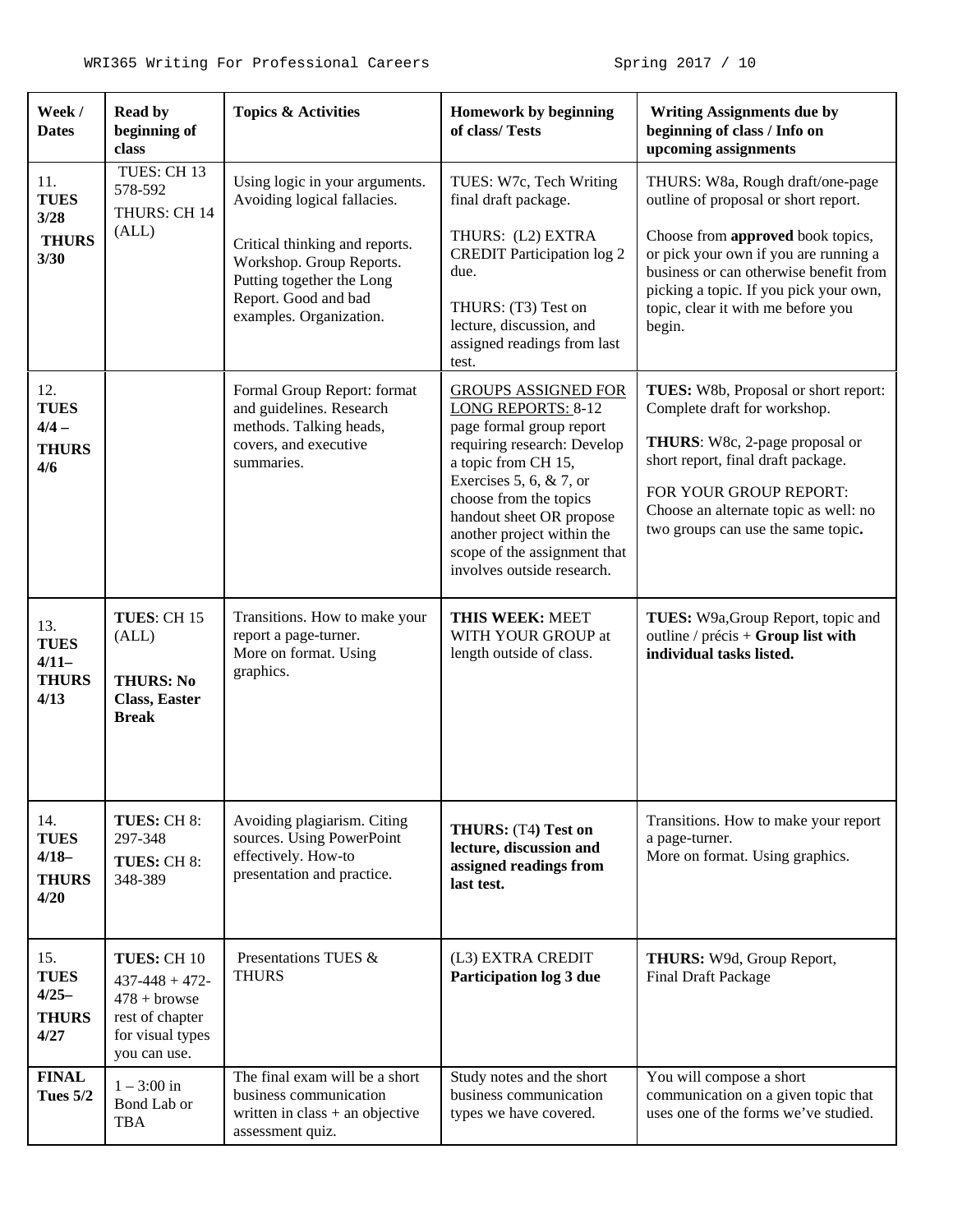## ASSIGNMENT LOG (Keep track of your points as your assignments are handed back)

| Homework               |                       |                                       |                      |
|------------------------|-----------------------|---------------------------------------|----------------------|
| <b>Assignment Code</b> | Description           | <b>Points Possible</b>                | <b>Points Earned</b> |
| SQ                     | Syllabus Quiz         | 25                                    |                      |
| H1                     |                       | 15                                    |                      |
| H2                     |                       | 15                                    |                      |
| H3                     |                       | 15                                    |                      |
| H4                     |                       | 15                                    |                      |
| H <sub>5</sub>         |                       | 15                                    |                      |
| H6                     |                       | 15                                    |                      |
| H7                     |                       | 15                                    |                      |
|                        | <b>TOTAL HOMEWORK</b> | $100$ (drop lowest 15-point<br>score) |                      |

#### Writing Assignments

| W <sub>1</sub> | Routine/Good News: New Manager's Memo | 50  |  |
|----------------|---------------------------------------|-----|--|
| W <sub>2</sub> | Claim/Complaint Letter                | 50  |  |
| W <sub>3</sub> | Adjustment Letter                     | 50  |  |
| W4             | <b>Bad News Letter</b>                | 50  |  |
| W5             | Persuasive or Sales Letter            | 7.5 |  |
| W <sub>6</sub> | Résumé and Cover Letter               | 75  |  |
| W7             | Instructions                          | 100 |  |
| W8             | Short Report or Proposal              | 100 |  |
| W9             | Group Report                          | 200 |  |
|                | TOTAL WRITING ASSIGNMENTS             | 750 |  |

## Quiz & Tests

| T1             |                    | 50                             |  |
|----------------|--------------------|--------------------------------|--|
| T <sub>2</sub> |                    | 50                             |  |
| T <sub>3</sub> |                    | 50                             |  |
| T <sub>4</sub> |                    | 50                             |  |
| <b>FINAL</b>   | Final Exam         | 100                            |  |
|                | <b>TOTAL TESTS</b> | $250$ (drop low $50$ pt. test) |  |

## EXTRA CREDIT Participation Logs and Attendance

| Ll                 | Log 1 (include this grade sheet when you turn in your log)                                                                                                                       | Ő               | $^+$     |            |  |
|--------------------|----------------------------------------------------------------------------------------------------------------------------------------------------------------------------------|-----------------|----------|------------|--|
| I.2                | $\text{Log } 2$ (include this grade sheet when you turn in your $\log$ )                                                                                                         | O.              | $^{+}$   |            |  |
| L <sub>3</sub>     | $Log 3$ (include this grade sheet when you turn in your $log$ )                                                                                                                  | Ő               | $^{+}$   |            |  |
| Al                 | 10 points Extra Credit for Perfect Attendance (1 late arrival okay). Subtract 50 points for each absences $\approx 3(4)$ absences $\approx 50$ , 5 absences $\approx 100$ , etc. | $+10$ to $-100$ | $^{+/-}$ |            |  |
|                    | TOTAL LOGS AND ATTENDANCE                                                                                                                                                        | $+/-$           |          |            |  |
| <b>GRAND TOTAL</b> | Add all grade points & add or subtract attendance points.<br>See p. 3 grade scale for percentages.                                                                               | 1100            | Points   | Percentage |  |

Letter Grade: \_\_\_\_\_\_\_\_\_\_\_\_\_\_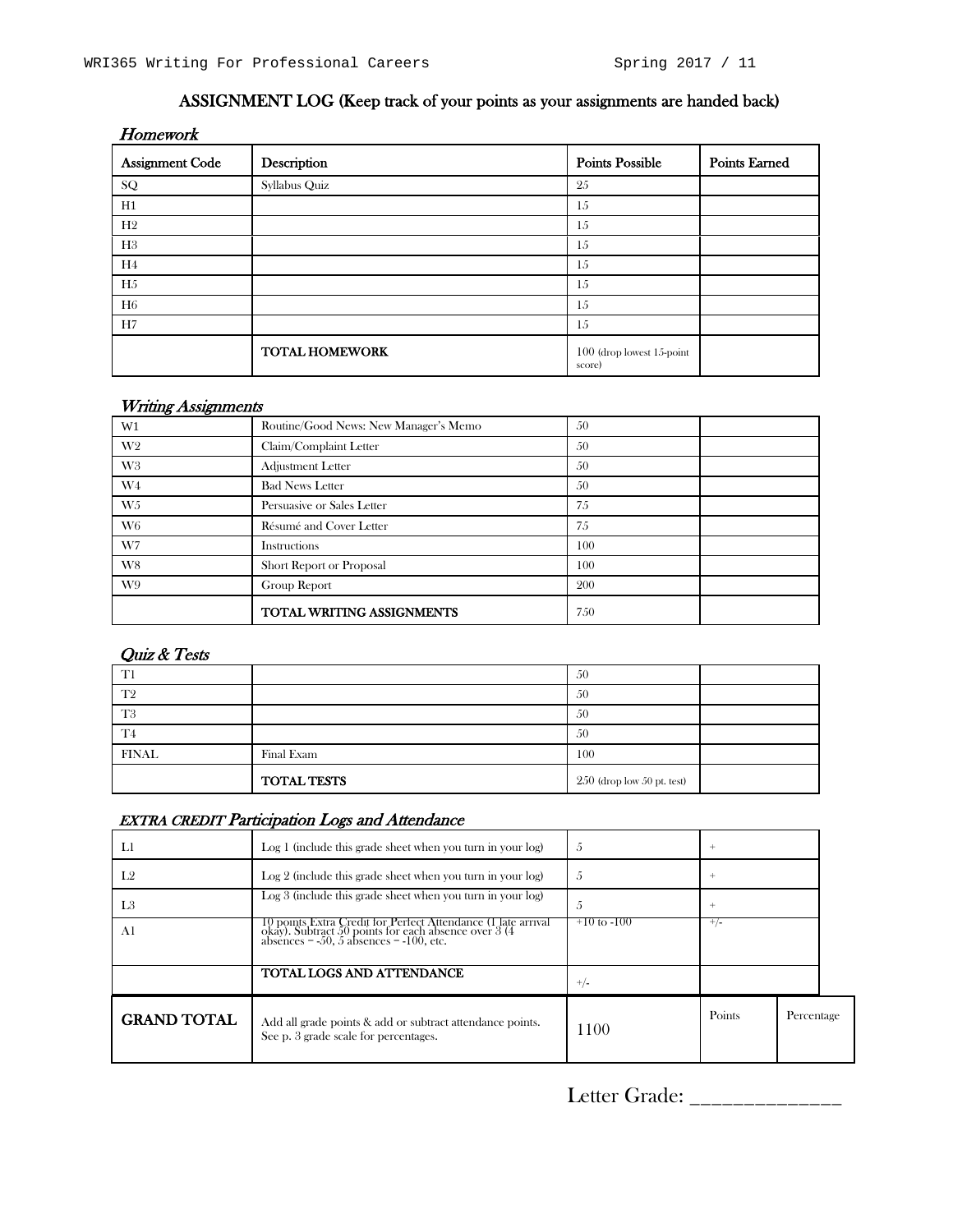WRI365 Writing For Professional Careers Spring 2017 / 12

*Feel free to knock with a question ANYTIME I'm in the office*

|                                          |                                                                                                   |                                                                                           | I cor ji ce to mnoch wan a question meri I man I m an ane of jice                                 |                                              |
|------------------------------------------|---------------------------------------------------------------------------------------------------|-------------------------------------------------------------------------------------------|---------------------------------------------------------------------------------------------------|----------------------------------------------|
| <b>Monday</b>                            | <b>Tuesday</b>                                                                                    | Wednesday                                                                                 | <b>Thursday</b>                                                                                   | Friday                                       |
| $9:45-$<br><b>CHAPEL</b><br>10:30        |                                                                                                   | $9:45-$<br><b>CHAPEL</b><br>10:30                                                         |                                                                                                   | $9:45-$<br><b>CHAPEL</b><br>10:30            |
|                                          | 10:00<br><b>LIT200</b><br><b>C.S. Lewis</b><br>QUAD 1: Jan -Mar<br>12:15                          |                                                                                           | 10:00<br><b>LIT200</b><br>C.S. Lewis<br>12:15                                                     |                                              |
| 12:20<br><b>LUNCH</b><br>1:20            | 12:20<br><b>LUNCH</b><br>1:20                                                                     | 12:20<br><b>LUNCH</b><br>1:20                                                             | 12:20<br><b>LUNCH</b><br>1:20                                                                     | 12:20<br><b>LUNCH</b><br>1:20                |
| 1:30<br>Office by<br>Appointment<br>4:30 | 1:30<br><b>WRI 365</b><br><b>Writing for Professional</b><br><b>Careers</b><br>in BAC 151<br>2:45 | 1:30<br><b>Office</b><br>2:30                                                             | 1:30<br><b>WRI 365</b><br><b>Writing for Professional</b><br><b>Careers</b><br>in BAC 151<br>2:45 | 1:30<br><b>Office by Appointment</b><br>4:30 |
| 1:30<br>Office by<br>Appointment<br>4:30 | 3:00<br><b>WRI420</b><br><b>Advanced Writing</b><br>Workshop<br>in BAC 151<br>4:15                | 2:40<br><b>Faculty</b> and<br><b>Department</b><br>meetings<br>Or Office by Appt.<br>4:15 | 3:00<br><b>WRI420</b><br><b>Advanced Writing</b><br>Workshop<br>in BAC 151<br>4:15                | 1:30<br><b>Office by Appointment</b><br>4:30 |
| 1:30<br>Office by<br>Appointment<br>4:30 | 4:30<br><b>OFFICE</b><br>5:30                                                                     | 4:30<br><b>WRI 216</b><br>Driftwood Lab<br>in BAC151<br>5:30                              | 4:30<br><b>OFFICE</b><br>5:30                                                                     | 1:30<br><b>Office by Appointment</b><br>4:30 |
|                                          |                                                                                                   |                                                                                           |                                                                                                   |                                              |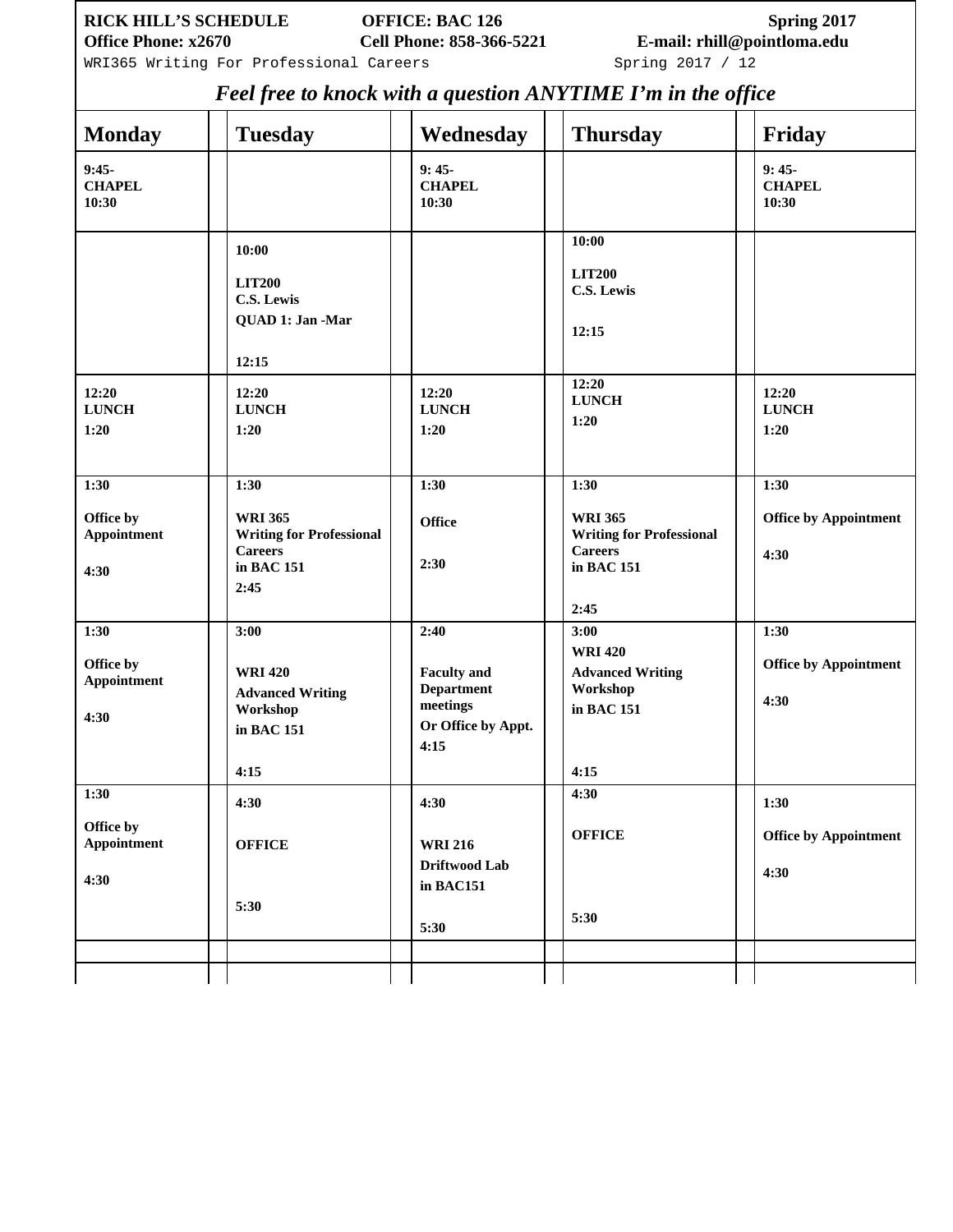$NAME$ 

#### SYLLABUS AND FIRST DAY + FOLLOWING DIRECTIONS QUIZ (25 points possible)

Briefly answer all questions using a short paraphrase from the syllabus or the professor to back up your answer. Also include the section number for answers when applicable. (1.5, 4.3, etc.)

0. True or False: I actually read the above instructions for completing these questions so I won't lose lots of points needlessly.

1. How do you know if it's okay to call the professor's cell phone? What are other ways you can contact the professor?

2. Do you really need to buy the book, a stapler, a double pocket folder, notebook paper, and USB drive ASAP for this class, or are those things just optional purchases for soulless nerds and teacher's pets that you can pick up whenever, if at all?

3. When is the final exam for this class? What happens if you miss the final?

4. What happens if you miss three classes before midterm or six classes before the end of the semester?

5. What happens to your grade if you miss five classes total in the semester?

6. What happens to your attendance record if you show up late five times?

7. What are the two ways of earning extra credit in this course? What all do you turn in to have your extra credit recorded?

8. What happens to your grade if you miss, forget to bring, write instead of type, or do a poor job on one of your homework assignments and/or tests?

9. What does a writing assignment "package" consist of?

10. What happens if you turn in a writing assignment two calendar days late?

11. True or False: To eliminate clutter, you should discard rough drafts and notes and throw away homework and papers the professor has already graded.

12. Write out the heading that should appear on all of your homework.

13. True or False: It is okay to be late for class if it's because the printer in the library is messed up right before class and you had to wait because your paper is due today.